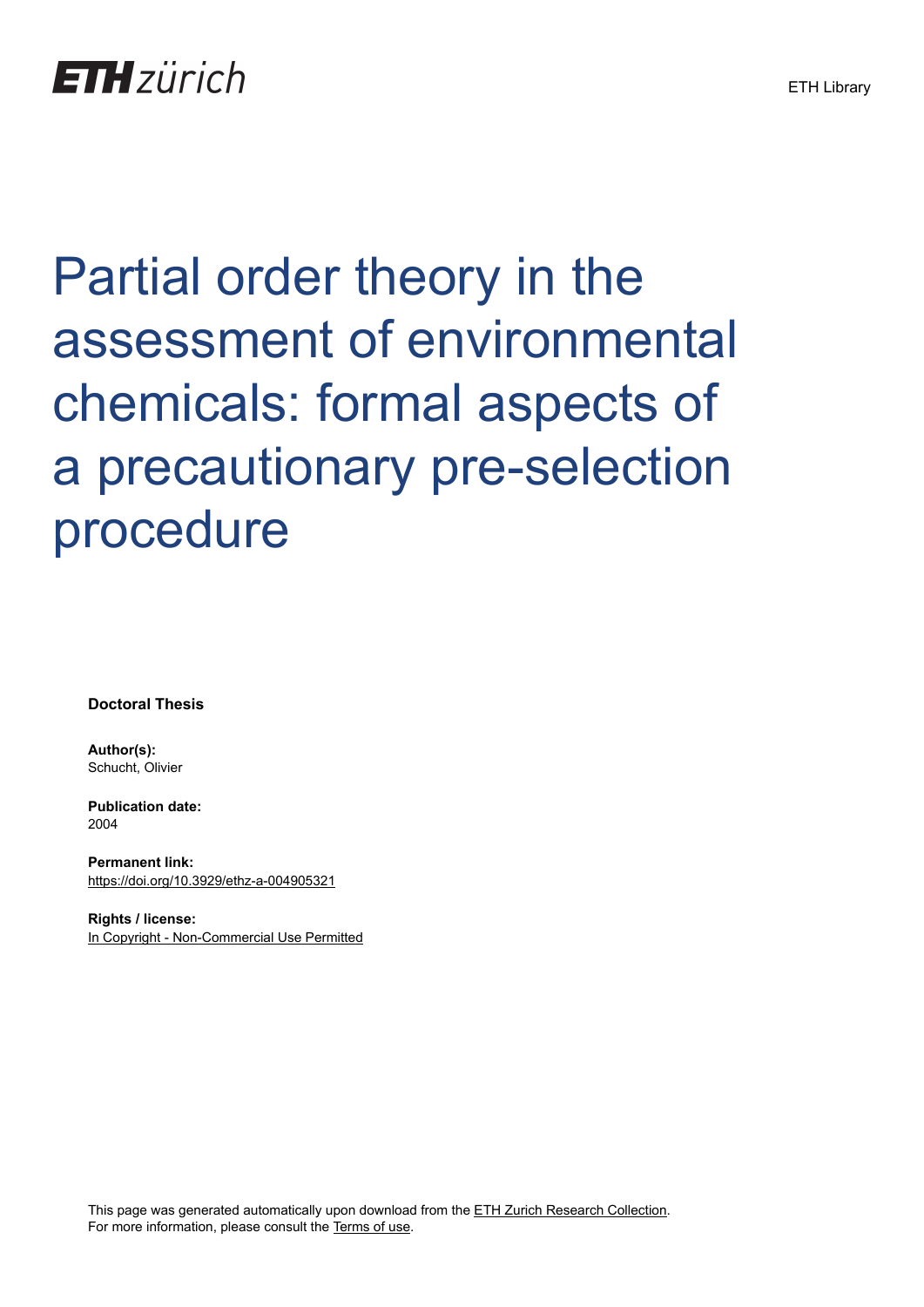## Diss. ETH No <sup>15433</sup>

## PARTIAL ORDER THEORY IN THE ASSESSMENT OF ENVIRONMENTAL CHEMICALS: FORMAL ASPECTS OF A PRECAUTIONARY Pre-Selection Procedure

A dissertation submitted to the SWISS FEDERAL INSTITUTE OF TECHNOLOGY ZÜRICH for the degree of Doctor of Natural Sciences

> presented by OLIVIER SCHUCHT Dipl. natw. ETH born January 6, 1974 from Zürich (ZH)

accepted on the recommendation of Prof. Dr. Ulrich Müller-Herold, examiner Prof. Dr. Konrad Hungerbühler, co-examiner Prof. Dr. Nils-Eric Sahlin, co-examiner

2004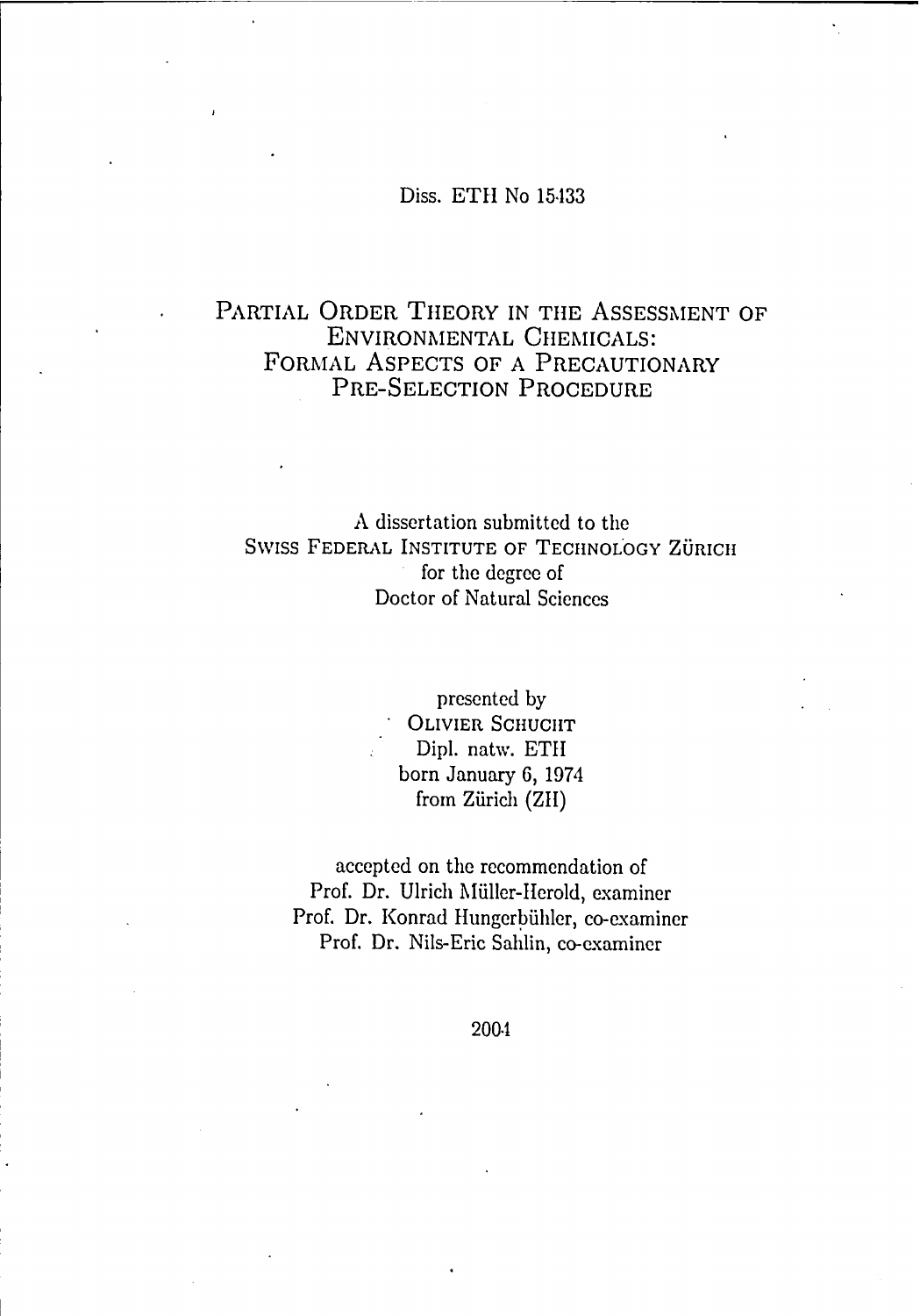### Abstract

Man-made cliemicals have bccn shown over recent decades to exhibit umvanted effects on a global scale. The possible occurrence of such global effects have turned out to be difficult to model with traditional assessment procedures. Alternative procedures have been proposed in recent years as a response to this challenge. The present thesis proposes to develop such an alternativeassessment procedure, namely one that is based on the concept of exposure (the physical occurrence of a substance in the environment), rather than being based exclusively on known effects (which are inherently difficult to predict). This approach meets a restrietcd definition of the precautionary principle. Exposure of a chemical is presently modeled with two scenarios, while ensuring that the assessment procedure herein developed can allow for additional scenarios to be taken into consideration at a later stage.

The validity of non-traditional assessments that aim at assessing chemical substances beyond known adverse effects is often questioned both inside and outside of the scientific community. In order to respond to these reservations the present thesis establishes a formal setting for the assessment procedure. This permits a more systematic discussion of the procedure, including the analysis of the procedure for formal contradictions. This setting also allows to develop tools which can be used to decide if the procedure is adequately defined or, in the adverse case, to isolate the critical areas in the definition of the procedure if such should emerge.

The formal setting is found to be very similar to the formal setting encountered in classical problems of decision making (i.e. in decision theory), such as election problems. Importantly, the present work shows that well-understood results from these related areas can be used due to this kinship: in fact a number of derivations are made based on such results, including the fact that the formal setting presently chosen requires the assessment procedure to be calibrated with the help of a reference.

Beyond the necessity for calibration, the discussion of the procedure within the formal setting shows that a preliminary form of the procedure described in the thesis is not adequately defined by the formal setting and (technical) assumptions, if only existing regulatory status is taken as a reference for the calibration. The unsuitability relates both to the limitations of the present reference for the calibration, as well as to a technical problems in choosing an unambiguous criteria for the (reference-based)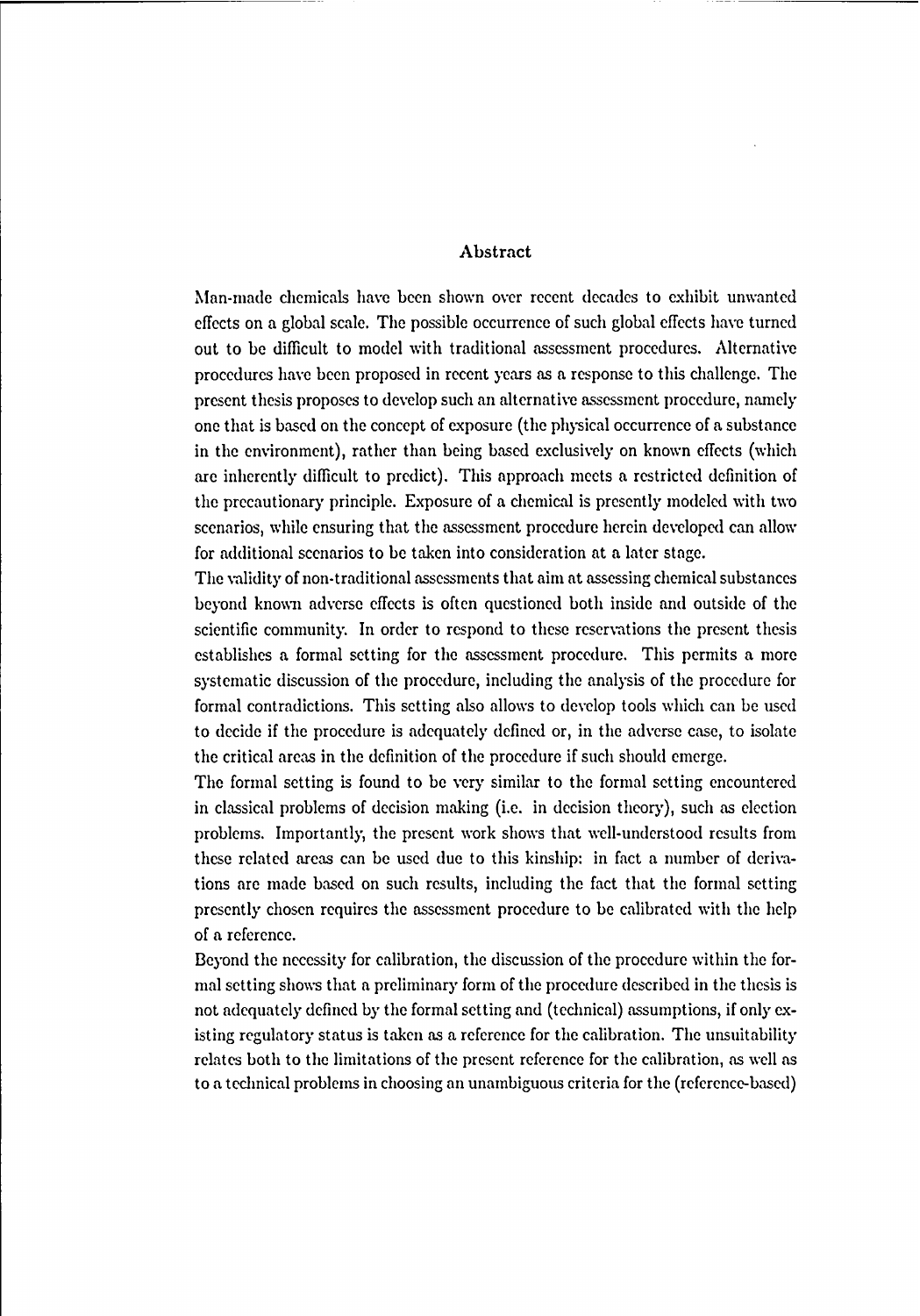calibration. These findings demonstrate the importance of the formal setting: the discussion of the procedure within a formal setting greatly facilitates the uncovering of ambiguities and other problems that may exist, and henee the unsuitabilityof an assessment procedure.

The formal frame of the assessment and certain assumptionstherein made must be revisited as a consequence of this result. This clearly weakens the procedure from a formal point of view. The necessary adjustments, however, do not appear to be such that they invalidate the procedure and it hence appears that the definition of an assessment procedure that is based on the concept of exposure (and henee embodics the precautionary principle) can be arrived at by choosing an appropriate formal setting and by using existing regulatory status of reference chemicals for the calibration of the assessment. (The results for calibration are critically dependent on stability, and henee cannot be used in a carefree manner: a sensitivity and robustness analysis fortunately shows no major problem with respect to stability.)

Despite the fact that a suitable procedure can be described, however, a number of critical areas are identified, which should draw more attention. These areas concern the technical definition of the threat scenarios, as well as the number of classes that the assessment procedure is required to produce (e.g. "innocuous", "alarming" etc.). In order to demonstrate the resultingassessment procedure, a set of test chemicals is assessed with the procedure in the last part of the present work. It turns out that on one hand a number of brominated and chlorinated chemicals exhibit large environmental threat, whereas on the other hand a number of chemicals that are discussed for global regulation (such as silicones and carbamates) are innocuous with respect to global threat (under consideration of the two scenarios herein used).

From a more methodological point of view, the present thesis proposes a novel, simple graphical tool to test the consistency of a procedure with respect to the requirements made to it, and introduces special types of partially ordered sets (weak orders and interval orders) to the assessment of environmental chemicals.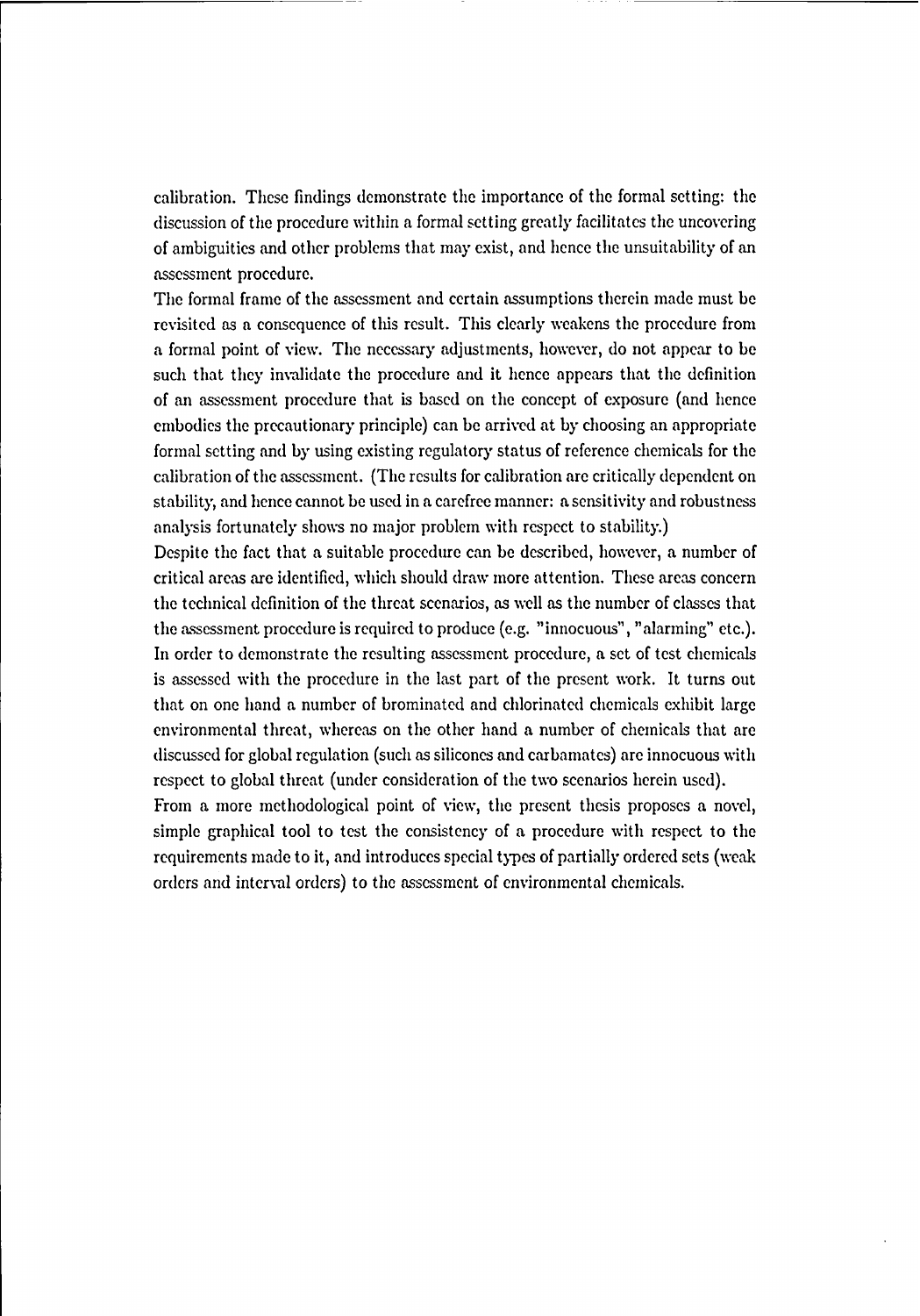#### Zusammenfassung

Seit einigen Jahrzehnten sind im Zusammenhang mit Umweltchemikalien stehende globale Schäden bekannt. Die Modellierung des Auftretens solcher Schäden hat sich im Rahmen herkömmlicher Bewertungsmethoden als äusserst schwierig erwiesen. Entsprechend sind in den letzten Jahren verschiedene Methoden mit dem Ziel entwickelt worden, solchen Schwierigkeiten entgegenzutreten. Die vorliegende Arbeit stellt eine solche Methode zur Bewertung von Umweltchemikalien vor. Im Gegensatz zu den gängigen Methoden, die sich auf bekannte Schäden in Verbindung mit Ex position (der Gegenwart einer chemi-schen Substanz) beziehen, beruht diese Methode ausschliesslich auf dem Konzept der Umwelt-Exposition. Ausgehend von einer kürzlich veröffentlichten Studie der Europäischen Union zur möglichen Anwendung des Vorsorgeprinzips, wird dieser Ansatz in der Arbeit weiterentwickelt. Der Ansatz kann als eine stark eingeschränkte Interpretation des Vorsorgeprinzips verstanden werden. Die Modellierung der Exposition erfolgt mittels zweier Gefährdungsszenarien, wobei die Methode speziell für die Mitberücksichtigung weiterer Szenarien, welche zusätzliche Dimensionen des Exposition erfassen, angelegt ist.

Die Zulässigkeit von nicht-traditionellen Methoden bei der Klassifizierung von Umweltchemikalien hat in den letzten Jahren zu grossen Kontroversengeführt. Um diese zu entschärfen, führt die vorliegende Arbeit einen speziellen, formalenRahmen ein. Dieser erlaubt eine systematische Diskussion der Methode dadurch, dass die einzelnen Schritte in der Definitionder Methode genau beschrieben werden können. Somit kann die Methode einerseits auf Widersprüche untersucht werden, andererseits aber auch vor dem Einfliessen politischer Inhalte soweit wie möglich bewahrt werden. Der formale Rahmen ermöglicht ebenfalls die Entwicklung von Kriterien, anhand welcher die Anwendbarkeit der Methode beurteilt werden kann.

Formal erweist sich die Methode als verwandt mit klassischen Problemen der Ent scheidungstheorie (wie z.B. der Definition von Wahlverfahren oder Wohlfahrtsfunktionen). Diese Verwandschaft crschliesst der vorliegenden Arbeit eine Reihe von formalen Hilfsmitteln, welche im Kontext der Bewertung von Umweltchemikalien zu wichtigen Einsichten führen: darunter die Erkenntnis, dass das Bewertungsmodell auf eine technische, besondere Art und Weise geeicht werden muss. Die Eichung wiederum setzt eine Anzahl technischer Annahmen voraus. In der vorliegenden